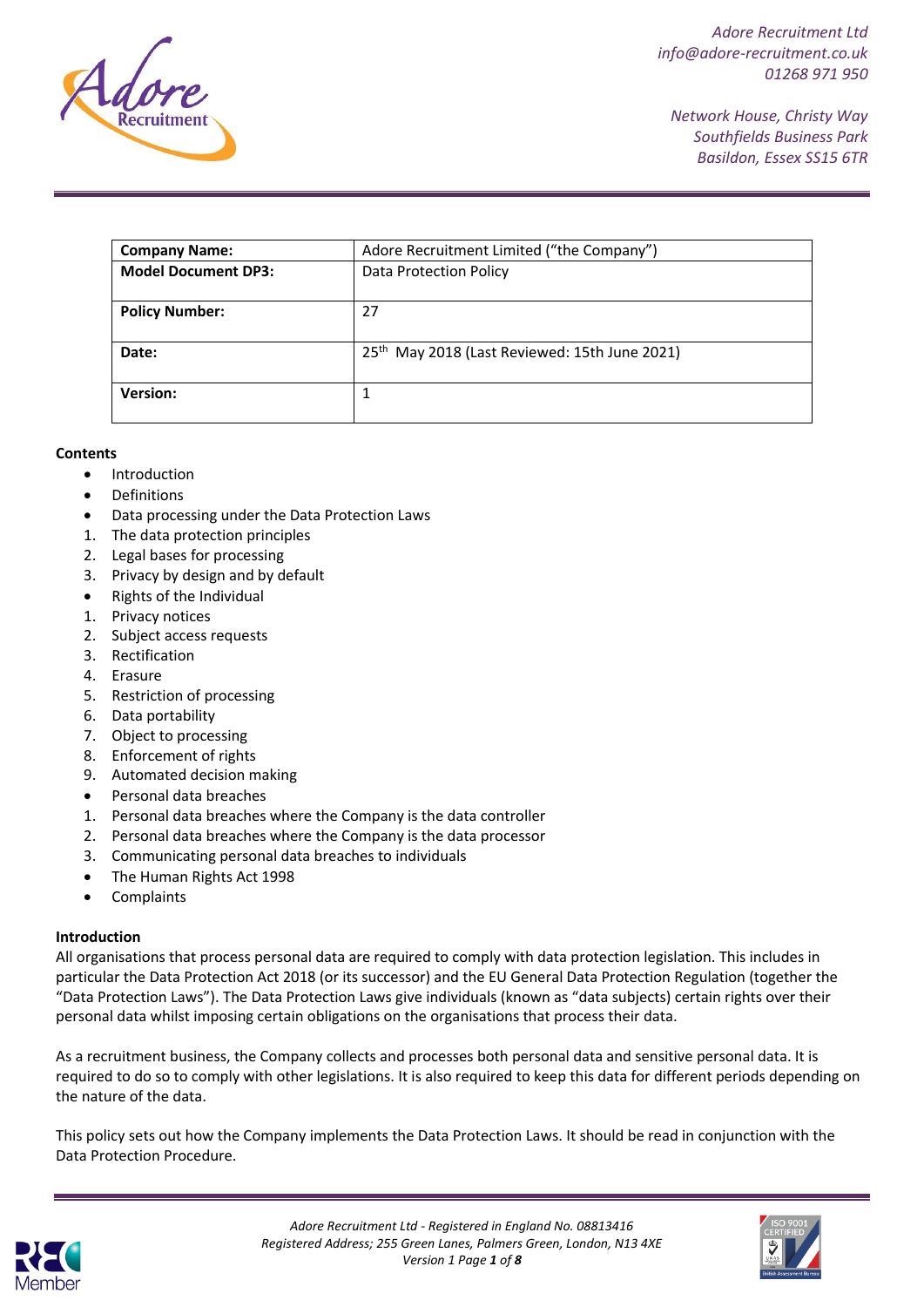

*Network House, Christy Way Southfields Business Park Basildon, Essex SS15 6TR*

### **Definitions**

In this policy, the following terms have the following meanings:

**'consent'** means any freely given, specific, informed and unambiguous indication of an individual's wishes by which he or she, by a statement or by a clear affirmative action, signifies agreement to the processing of persona data relating to him or her;

**'data controller'** means an individual or organisation which, alone or jointly with others, determines the purposes and means of the processing of personal data;

**'data processor'** means an individual or organisation, which processes personal data on behalf of the data controller;

'**personal data'\*** means any information relating to an individual who can be identified, such as by a name, an identification number, location data, an online identifier or to one or more factors specific to the physical, physiological, genetic, mental, economic, cultural or social identity of that natural person.

**'personal data breach'** means a breach of security leading to the accidental or unlawful destruction, loss, alteration, unauthorised disclosure of, or access to, personal data;

**'processing'** means any operation or set of operations performed on personal data, such as collection, recording, organisation, structuring, storage (including archiving), adaptation or alteration, retrieval, consultation, use, disclosure by transmission, dissemination or otherwise making available, alignment or combination, restriction, erasure or destruction.

**'profiling'** means any form of automated processing of personal data consisting of the use of personal data to evaluate certain personal aspects relating to an individual, in particular to analyse or predict aspects concerning that natural person's performance at work, economic situation, health, personal preferences, interests, reliability, behaviour, location or movements;

**'pseudonymisation'** means the processing of personal data in such a manner that the personal data can no longer be attributed to an individual without the use of additional information, provided that such additional information is kept separately and is subject to technical and organisational measures to ensure that the personal data are not attributed to an identified or identifiable individual;

**'sensitive personal data'**\* means personal data revealing racial or ethnic origin, political opinions, religious or philosophical beliefs, or trade union membership, and the processing of genetic data, biometric data, data concerning health, an individual's sex life or sexual orientation and an individual's criminal convictions.

\* For the purposes of this policy we use the term 'personal data' to include 'sensitive personal data' except where we specifically need to refer to sensitive personal data.

**'Supervisory authority'** means an independent public authority, which is responsible for monitoring the application of data protection. In the UK, the supervisory authority is the Information Commissioner's Office (ICO).

The Company processes *personal data* in relation to its own staff, work-seekers and individual client contacts and is a *data controller* for the purposes of the Data Protection Laws. The Company has registered with the ICO and its registration number is ZA088935.



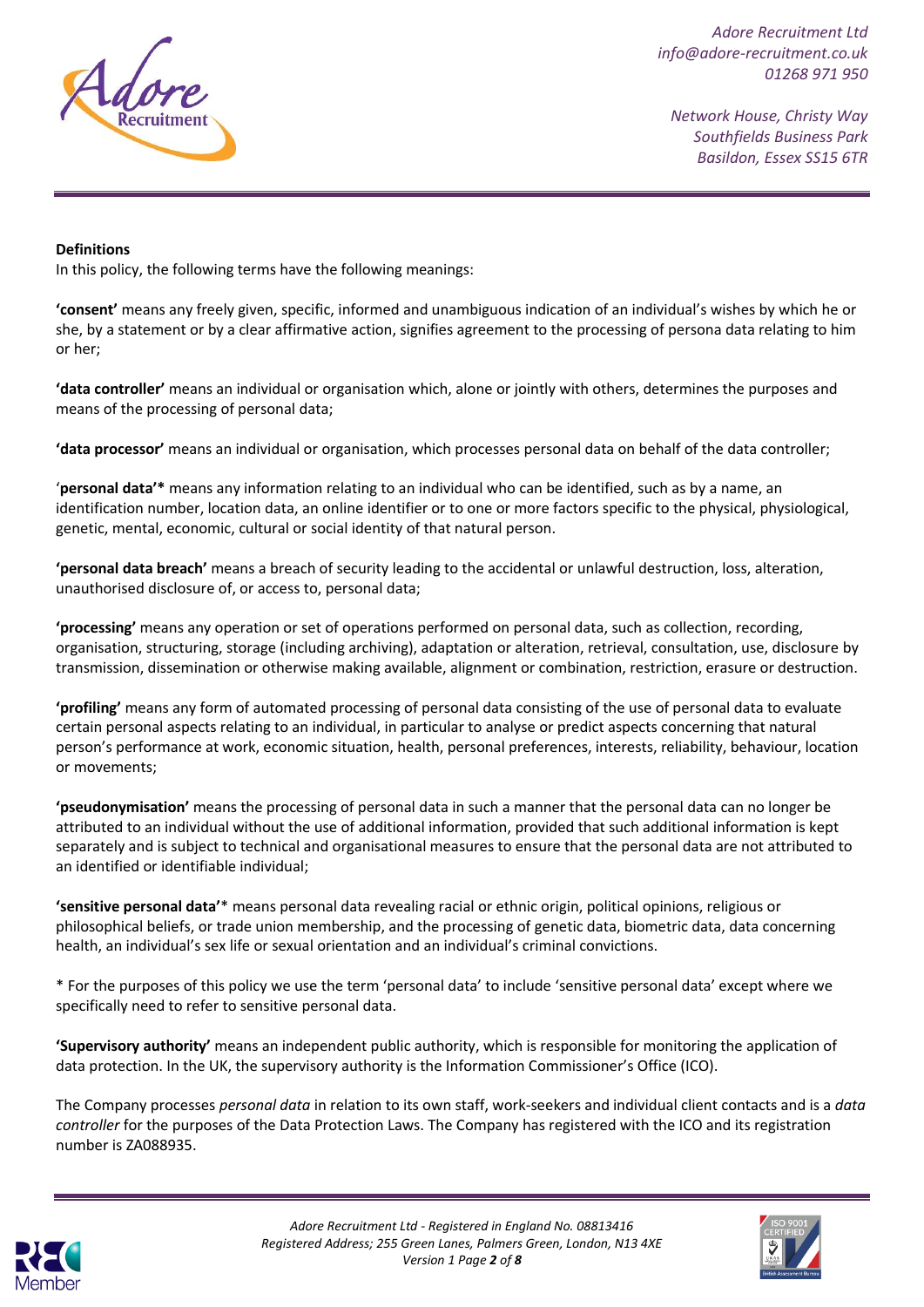

*Network House, Christy Way Southfields Business Park Basildon, Essex SS15 6TR*

### **Data processing under the Data Protection Laws**

The Company may hold *personal data* on individuals for the following purposes:

- Staff administration
- Advertising, marketing and public relations
- Accounts and records
- Administration and processing of work-seekers' personal data for the purposes of providing work-finding services, including processing using software solution providers and back office support
- Administration and *processing* of clients' personal data for the purposes of supplying/introducing work-seekers
- Temporary Workers
- DBS Checks
- Credit Checks
- CRM Recruitment Software

# **1. The data protection principles**

The Data Protection Laws require the Company acting as either *data controller* or *data processor* to process data in accordance with the principles of data protection. These require that *personal data* is:

- 1. Processed lawfully, fairly and in a transparent manner;
- 2. Collected for specified and legitimate purposes and not further processed in a manner that is incompatible with those purposes;
- 3. Adequate, relevant and limited to what is necessary in relation to the purposes for which they are processed;
- 4. Accurate and kept up to date; every reasonable step must be taken to ensure that *personal data* that are inaccurate, having regard to the purposes for which they are processed, are erased or rectified without delay;
- 5. Kept for no longer than is necessary for the purposes for which the personal data are processed;
- 6. Processed in a manner that ensures appropriate security of the personal data, including protection against unauthorised or unlawful *processing* and against accidental loss, destruction or damage, using appropriate technical or organisational measures; and that
- 7. The *data controller* shall be responsible for, and be able to demonstrate, compliance with the principles

### **2. Legal bases for processing**

The Company will only process *personal data* where it has a legal basis for doing so. Where the Company does not have a legal reason *processing personal data* any processing will be a breach of the Data Protection Laws.

The Company will review the *personal data* it holds on a regular basis to ensure it is being lawfully processed and it is accurate, relevant and up to date and those people listed in the Appendix shall be responsible for doing this.

Before transferring *personal data* to any third party such as umbrella companies, persons making an enquiry or complaint and any other third party (such as software solutions providers and back office support), the Company will establish that it has a legal reason for making the transfer.

### **3. Privacy by design and by default**

The Company has implemented measures and procedures that adequately protect the privacy of individuals and ensures that data protection is integral to all *processing* activities. This includes implementing measures such as:

- data minimisation
- pseudonymisation;
- anonymization





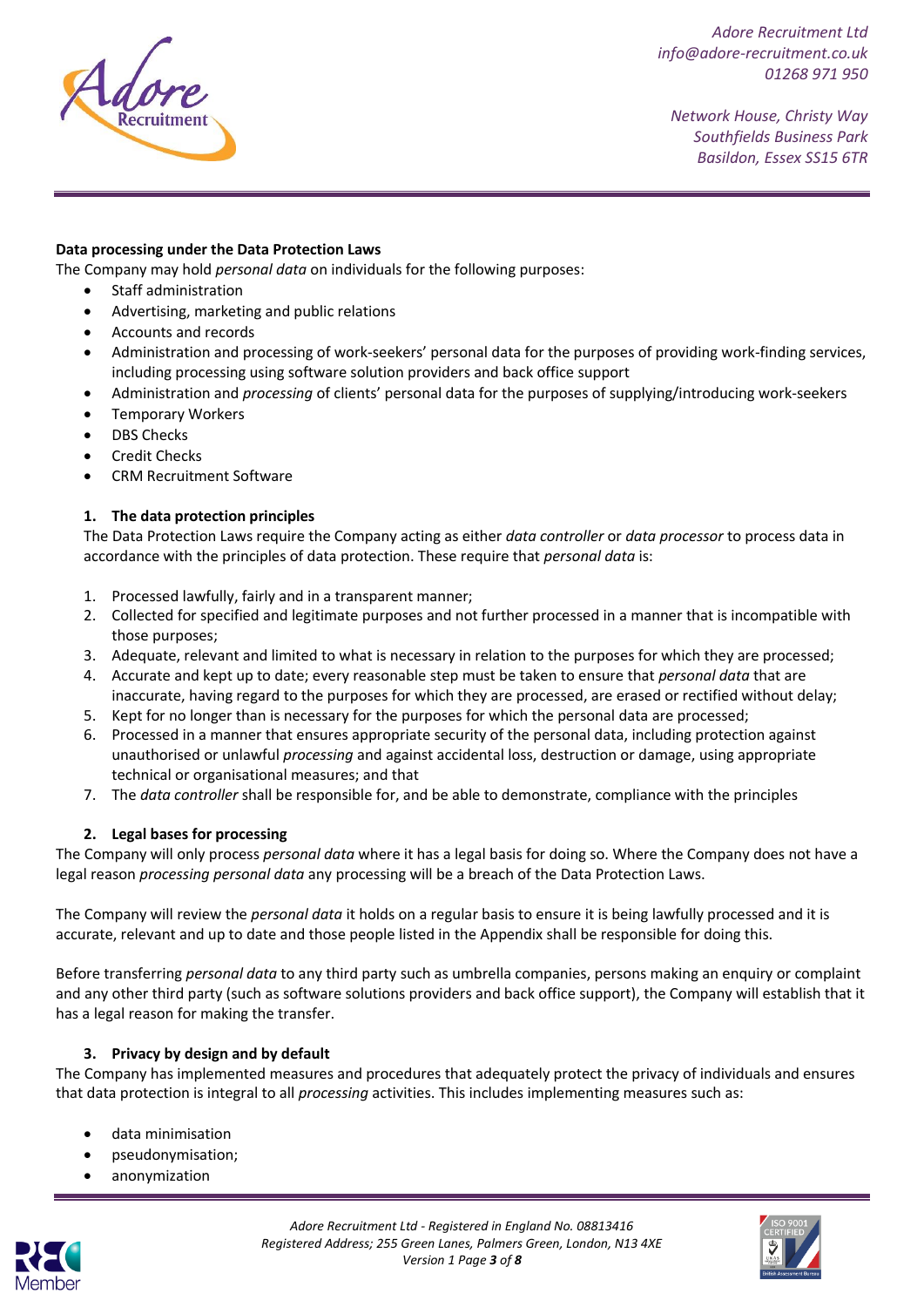

*Network House, Christy Way Southfields Business Park Basildon, Essex SS15 6TR*

- cyber security
- Consent Form
- Withdrawal Consent Form
- For further information, please refer to the Company's Information Security Policy [\(Link\)](file://///adoserver01/Management/Company%20Policies/Company%20Policy%203%20-%20Information%20Security%20&%20Data%20Protection.pdf)

### **Rights of the individual**

The Company shall provide any information relating to data *processing* to an individual in a concise, transparent, intelligible and easily accessible form, using clear and plain language. The information shall be provided in writing, or by other means, including where appropriate, by electronic means. The Company may provide this information orally if requested to do so by the individual.

### **1. Privacy notices**

Where the Company collects *personal data* from the individual, the Company will give the individual a privacy notice at the time when it first obtains the *personal data*.

Where the Company collects *personal data* other than from the individual directly, it will give the individual a privacy notice within a reasonable period after obtaining the *personal data*, but at the latest within one month. If the Company intends to disclose the *personal data* to a third party then the privacy notice will be issued when the *personal data* are first disclosed (if not issued sooner).

Where the Company intends to further process the *personal data* for a purpose other than that for which the data was initially collected, the Company will give the individual information on that other purpose and any relevant further information before it does the further *processing*.

### **2. Subject access requests**

The individual is entitled to access their *personal data* on request from the *data controller*.

### **3. Rectification**

The individual or another *data controller* at the individual's request, has the right to ask the Company to rectify any inaccurate or incomplete *personal data* concerning an individual.

If the Company has given the personal data to any third parties, it will tell those third parties that it has received a request to rectify the personal data unless this proves impossible or involves disproportionate effort. Those third parties should also rectify the *personal data* they hold - however, the Company will not be in a position to audit those third parties to ensure that the rectification has occurred.

### **4. Erasure**

The individual or another *data controller* at the individual's request has the right to ask the Company to erase an individual's *personal data.*

If the Company receives a request to erase it will ask the individual if s/he wants his personal data to be removed entirely or whether s/he is happy for his or her details to be kept on a list of individuals who do not want to be contacted in the future (for a specified period or otherwise). The Company cannot keep a record of individuals whose data it has erased so the individual may be contacted again by the Company should the Company come into possession of the individual's *personal data* at a later date.



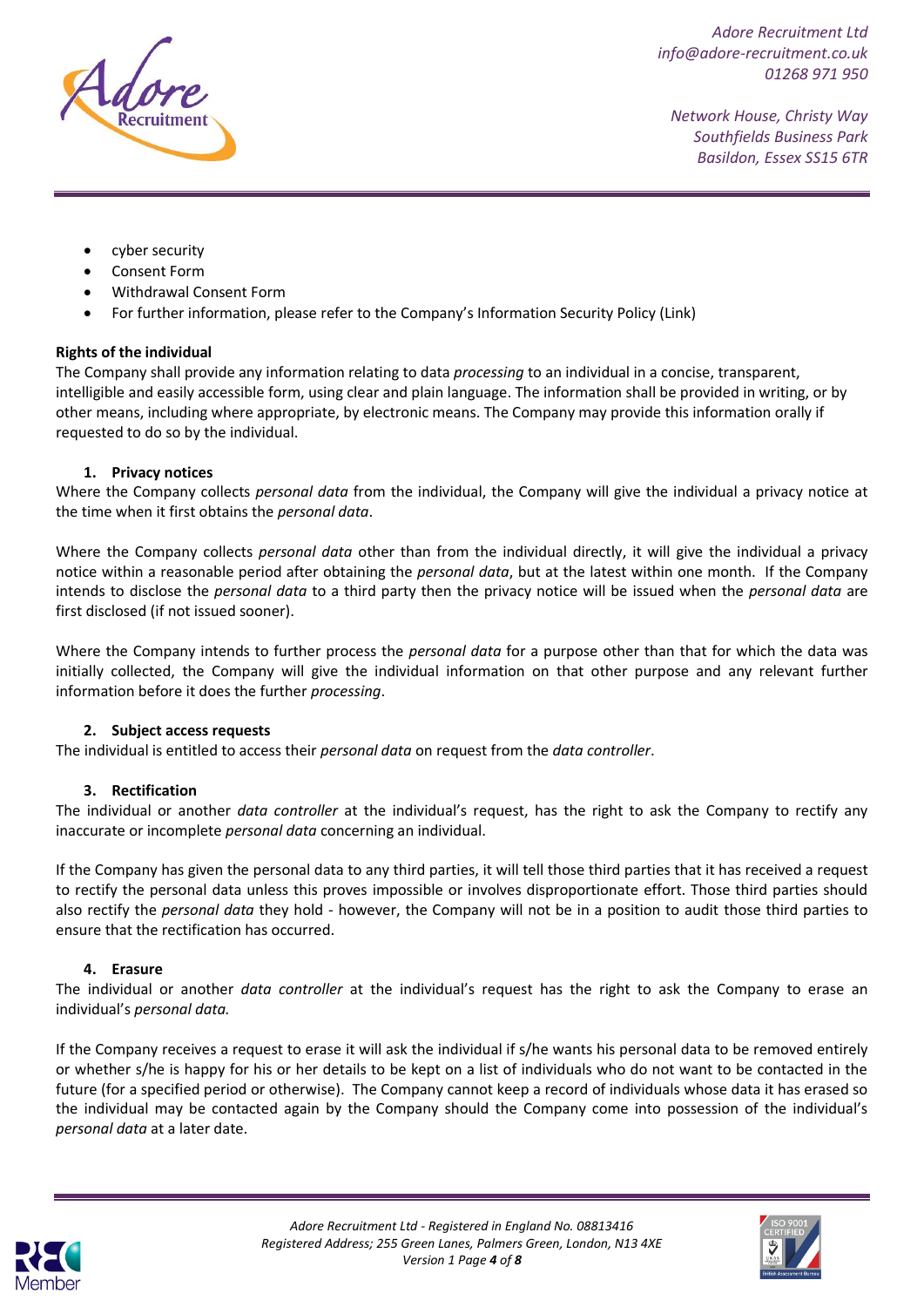

*Network House, Christy Way Southfields Business Park Basildon, Essex SS15 6TR*

If the Company has made the data public, it shall take reasonable steps to inform other data controllers and *data processors processing the personal data* to erase the personal data, taking into account available technology and the cost of implementation.

If the Company has given the *personal data* to any third parties, it will tell those third parties that it has received a request to erase the *personal data*, unless this proves impossible or involves disproportionate effort. Those third parties should also rectify the *personal data* they hold - however, the Company will not be in a position to audit those third parties to ensure that the rectification has occurred.

# **5. Restriction of processing**

- The individual or a *data controller* at the individual's request has the right to ask the Company to restrict its *processing* of an individual's *personal data* where:
- The individual challenges the accuracy of the *personal data;*
- The processing is unlawful and the individual opposes its erasure;
- The Company no longer needs the *personal data* for the purposes of the processing, but the personal data is required for the establishment, exercise or defence of legal claims; or
- The individual has objected to *processing* (on the grounds of a public interest or legitimate interest) pending the verification whether the legitimate grounds of the Company override those of the individual.

If the Company has given the personal data to any third parties, it will tell those third parties that it has received a request to restrict the personal data, unless this proves impossible or involves disproportionate effort. Those third parties should also rectify the personal data they hold - however, the Company will not be in a position to audit those third parties to ensure that the rectification has occurred.

### **6. Data Portability**

The individual shall have the right to receive personal data concerning him or her, which he or she has provided to the Company, in a structured, commonly used and machine-readable format and have the right to transmit those data to another data controller in circumstances where:

- The *processing* is based on the individual's consent or a contract; and
- The *processing* is carried out by automated means

Where feasible, the Company will send the personal data to a named third party on the individual's request.

### **7. Object to** *processing*

The individual has the right to object to their *personal data* being processed based on a public interest or a legitimate interest. The individual will also be able to object to the *profiling* of their data based on a public interest or a legitimate interest.

The Company shall *cease processing* unless it has compelling legitimate grounds to continue to process the personal data which override the individual's interests, rights and freedoms or for the establishment, exercise or defence of legal claims.

The individual has the right to object to their *personal data* for direct marketing.

8. Enforcement of rights

All requests regarding individual rights should be sent to the person whose details are listed in the Appendix.



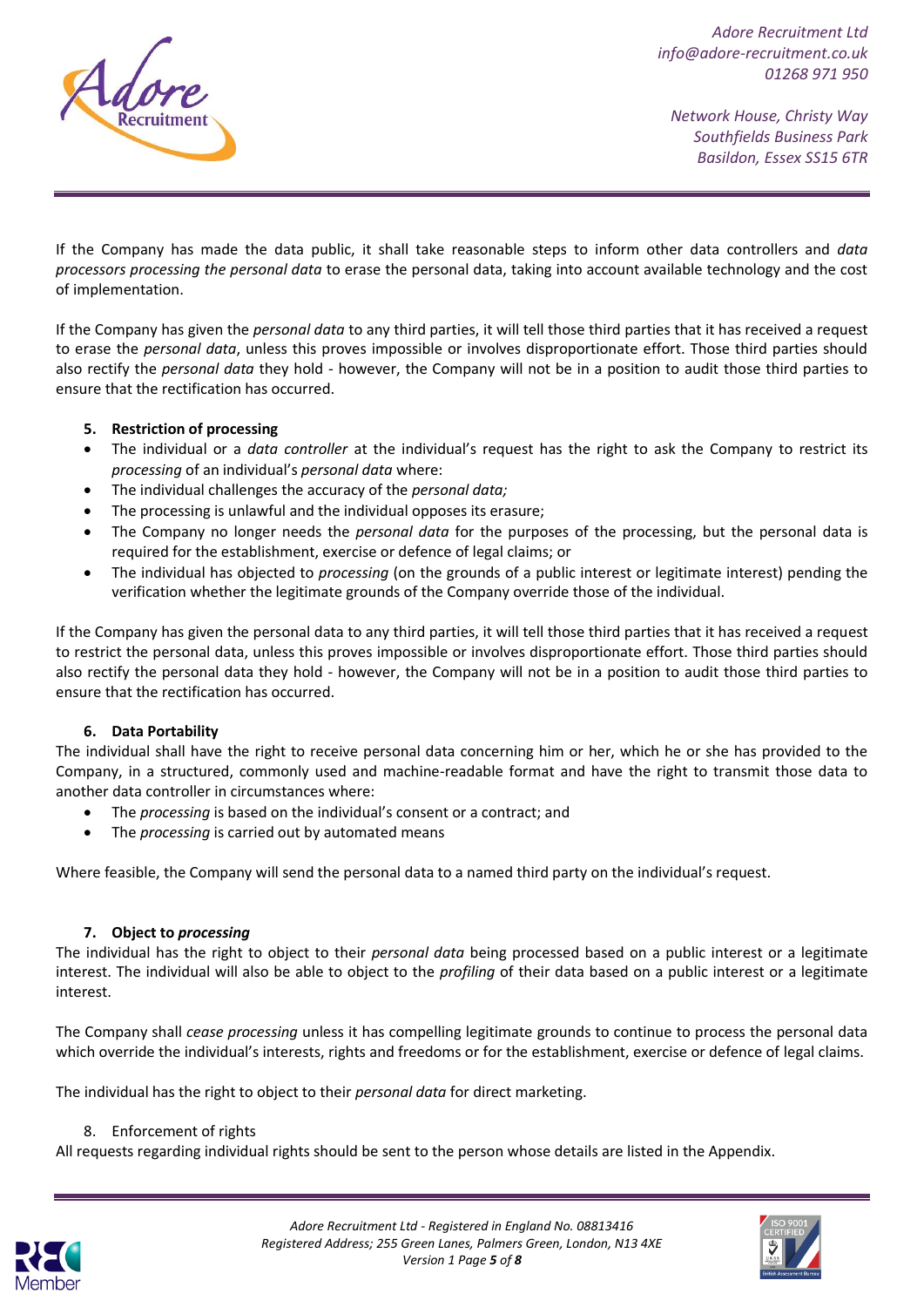

*Network House, Christy Way Southfields Business Park Basildon, Essex SS15 6TR*

The Company shall act upon any subject access request, or any request relating to rectification, erasure, restriction, data portability or objection or automated decision making processes or profiling within one month of receipt of the request. The Company may extend this period for two further months where necessary, taking into account the complexity and the number of requests.

Where the Company considers that a request under this section is manifestly unfounded or excessive due to the request's repetitive nature the Company may either refuse to act on the request or may charge a reasonable fee taking into account the administrative costs involved.

# **9. Automated decision making**

The Company will not subject individuals to decisions based on automated *processing* that produce a legal effect or a similarly significant effect on the individual, except where the automated decision:

- Is necessary for the entering into or performance of a contract between the *data controller* and the individual;
- Is authorised by law; or
- The individual has given their explicit consent.

The Company will not carry out any automated decision-making or profiling using the personal data of a child.

#### **Personal data breaches**

All data breaches should be referred to the persons whose details are listed in the Appendix.

### **1. Personal data breaches where the Company is the** *data controller***:**

Where the Company established that a *personal data breach* has taken place, the Company will take steps to contain and recover the breach. Where a *personal data breach* is likely to result in a risk to the rights and freedoms of any individual the Company will notify the ICO.

Where the *personal data breach* happens outside the UK, the Company shall alert the relevant *supervisory authority* for data breaches in the effected jurisdiction.

### **2. Personal data breaches where the Company is the data processor:**

The Company will alert with relevant *data controller* as to the *personal data breach* as soon as they are aware of the breach.

### **3. Communicating personal data breaches to individuals**

Where the Company has identified a *personal data breach* resulting in a high risk to the rights and freedoms of individual, the Company shall tell all affected individuals without undue delay.

### **The Company will not be required to tell individuals about the** *personal data breach* **where:**

- The Company has implemented appropriate technical and organisational protection measures to the *personal data* affected by the breach, in particular to make the personal data unintelligible to any person who is not authorised to access it, such as encryption
- The Company has taken subsequent measures which ensure that the high risk to the rights and freedoms of the individual is no longer likely to materialise
- It would involve disproportionate effort to tell all affected individuals. Instead, the Company shall make a public communications or similar measure to tell all affected individuals



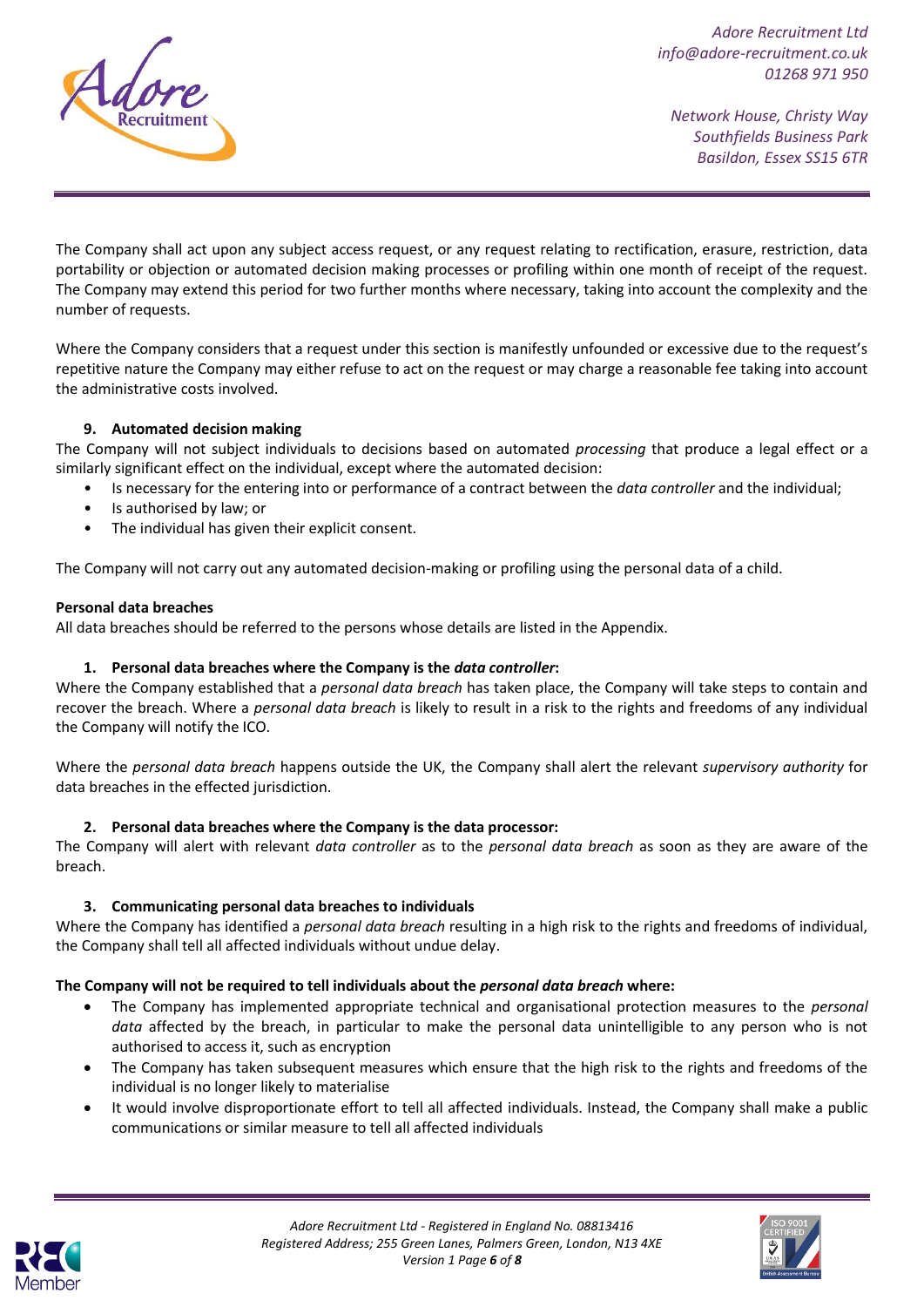

*Network House, Christy Way Southfields Business Park Basildon, Essex SS15 6TR*

All individuals have the following rights under the Human Rights Act 1998 (HRA) and in dealing with *personal data,* these should be respected at all times:

- Right to respect for private and family life
- Freedom of thought, belief and religion
- Freedom of expression
- Freedom of assembly and association
- Protection from discrimination in respect of rights and freedoms under the HRA

If you have, a complaint or suggestion about the Company's handling of *personal data* then please contact the person whose details are listed in the Appendix to this policy.

Alternatively you can contract the ICO directly on 0303 123 1113 or a[t https://ico.org.uk/global/contact-us/email/](https://ico.org.uk/global/contact-us/email/)

#### **Appendix**

**List of names responsible for:**

- Georgia Grant is responsible for adding, amending or deleting personal data:
- Georgia Grant will be responsible for responding to subject access requests/requests for rectification, erasure, restriction, data portability, objection and automated decision making processes and profiling:
- Samantha Clark will be responsible for reporting data breaches/dealing with complaints;
- Samantha Clark holds details of the Data Protection Officer where applicable

**Georgia Grant Administration Manager [georgia@adore-recruitment.co.uk](mailto:georgia@adore-recruitment.co.uk) 01268 971 950**

**Samantha Clark Director [sam@adore-recruitment.co.uk](mailto:sam@adore-recruitment.co.uk) 01268 971 950**

- **a) The lawfulness of** *processing* **conditions for** *personal data* **are:**
- 1. *Consent* of the individual for one or more specific purposes.
- 2. *Processing* is necessary for the performance of a contract with the individual or in order to take steps at the request of the individual to enter into a contract.
- 3. *Processing* is necessary for compliance with a legal obligation that the controller is subject to.
- 4. *Processing* is necessary to protect the vital interests of the individual or another person.
- 5. *Processing* is necessary for the performance of a task carried out in the public interest or in the exercise of official authority vested in the *data controller*.
- 6. *Processing* is necessary for the purposes of legitimate interests pursued by the controller or a third party, except where such interests are overridden by the interests or fundamental rights or freedoms of the individual that require protection of *personal data*, in particular where the individual is a child.